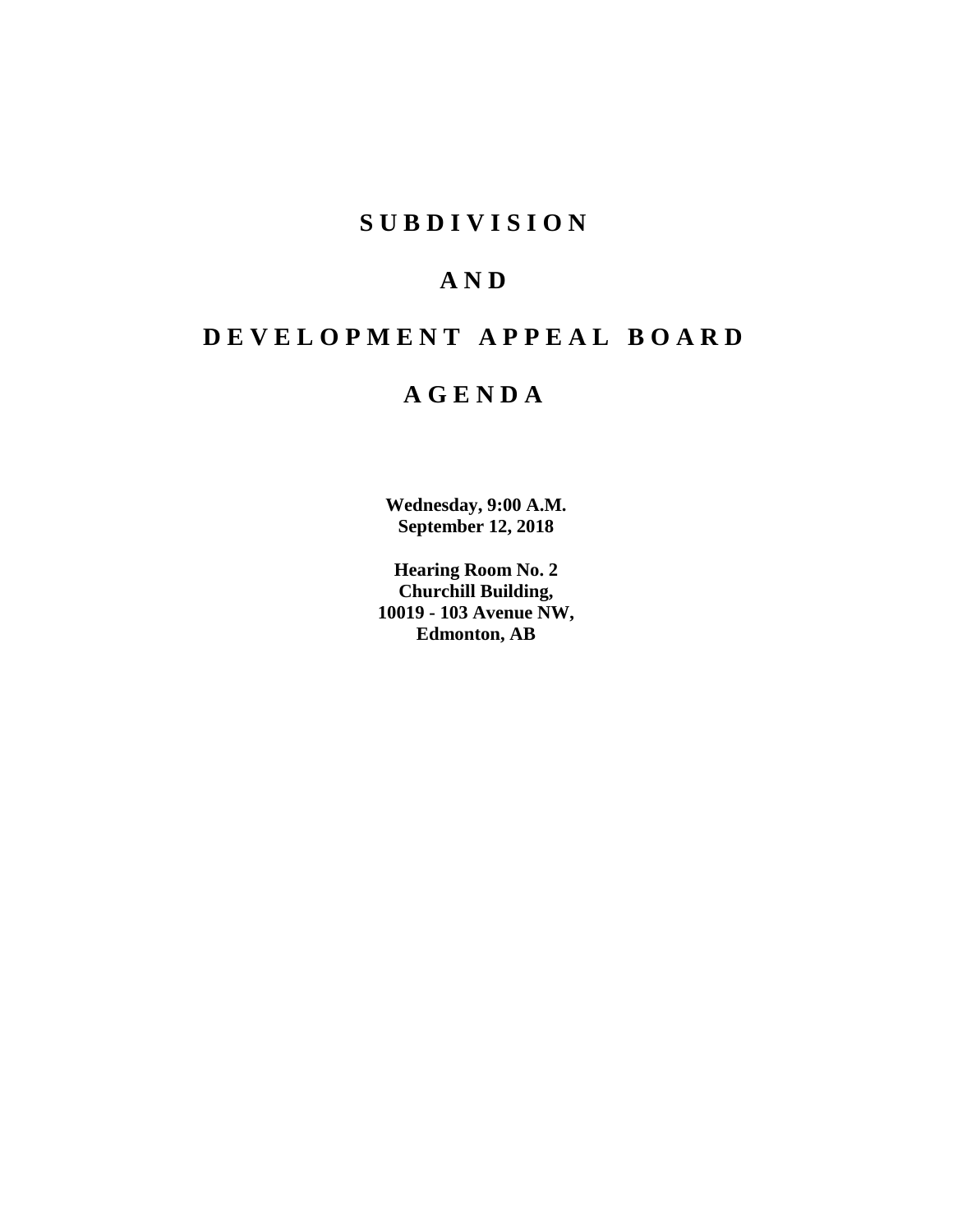# **SUBDIVISION AND DEVELOPMENT APPEAL BOARD HEARING ROOM NO. 2**

|              | 9:00 A.M.    | $SDAB-D-18-139$ | Construct an exterior alterations to a Single<br>Detached House (driveway extension, 2.44)<br>metres by 8.32 metres)          |
|--------------|--------------|-----------------|-------------------------------------------------------------------------------------------------------------------------------|
|              |              |                 | 7709 - 166A Avenue NW<br>Project No.: 289886819-001                                                                           |
|              |              |                 |                                                                                                                               |
| $\mathbf{H}$ | $10:30$ A.M. | $SDAB-D-18-140$ | Install (1) Freestanding On-premises Sign<br>(Wilfred's Restaurant)                                                           |
|              |              |                 | 11904 - 104 Avenue NW<br>Project No.: 288510987-001                                                                           |
|              |              |                 |                                                                                                                               |
|              | <b>NOTE:</b> |                 | Unless otherwise stated, all references to "Section numbers" refer to<br>the authority under the Edmonton Zoning Bylaw 12800. |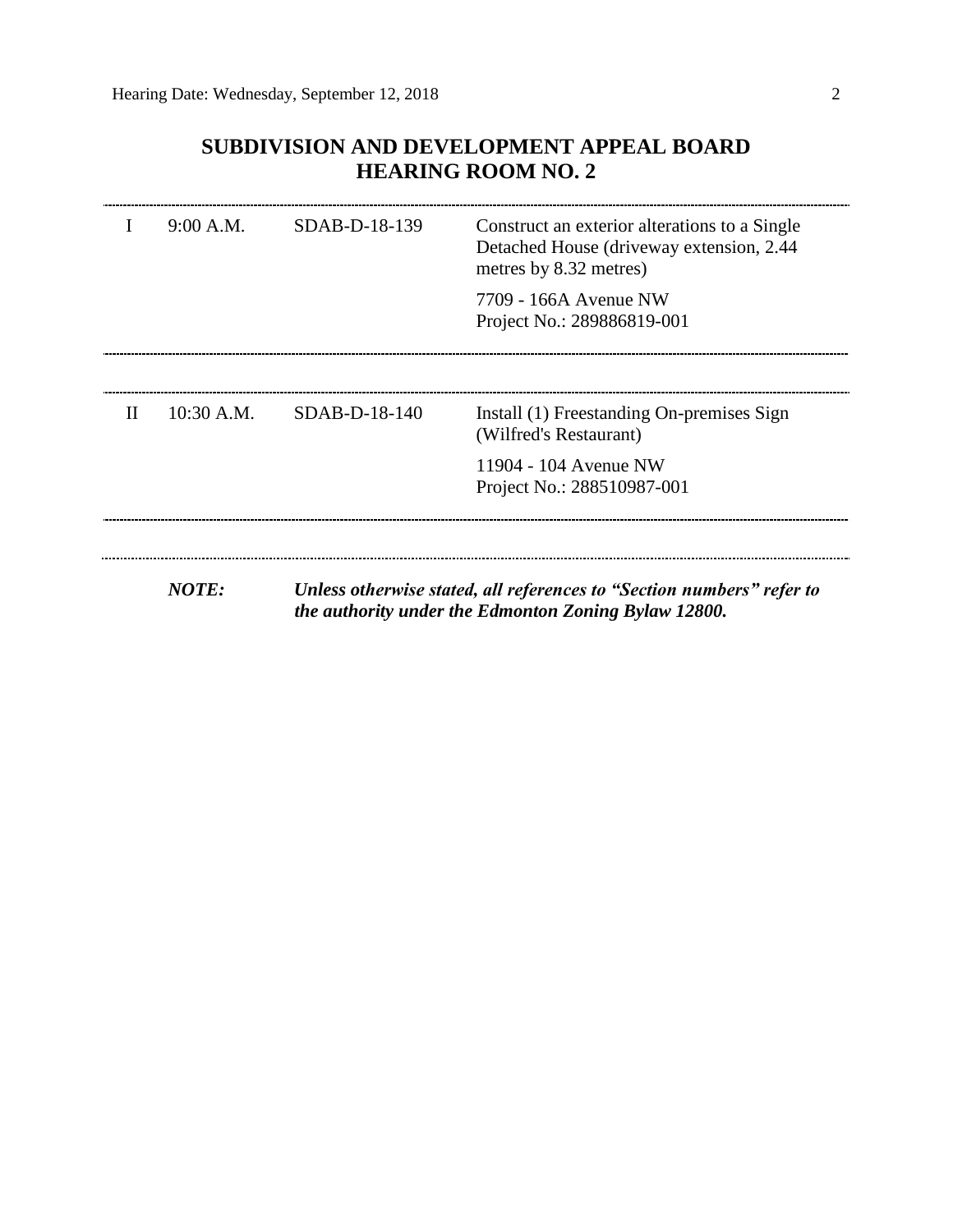| <b>ITEM I: 9:00 A.M.</b>                               |                                                  | FILE: SDAB-D-18-139                                                                                                     |
|--------------------------------------------------------|--------------------------------------------------|-------------------------------------------------------------------------------------------------------------------------|
| AN APPEAL FROM THE DECISION OF THE DEVELOPMENT OFFICER |                                                  |                                                                                                                         |
|                                                        | <b>APPELLANT:</b>                                |                                                                                                                         |
|                                                        | <b>APPLICATION NO.:</b>                          | 289886819-001                                                                                                           |
|                                                        | <b>APPLICATION TO:</b>                           | Construct an exterior alterations to a<br>Single Detached House<br>(driveway)<br>extension, 2.44 metres by 8.32 metres) |
|                                                        | <b>DECISION OF THE</b><br>DEVELOPMENT AUTHORITY: | Refused                                                                                                                 |
|                                                        | <b>DECISION DATE:</b>                            | August 16, 2018                                                                                                         |
|                                                        | <b>DATE OF APPEAL:</b>                           | August 17, 2018                                                                                                         |
|                                                        | MUNICIPAL DESCRIPTION<br>OF SUBJECT PROPERTY:    | 7709 - 166A Avenue NW                                                                                                   |
|                                                        | <b>LEGAL DESCRIPTION:</b>                        | Plan 0224595 Blk 86 Lot 7                                                                                               |
|                                                        | ZONE:                                            | RF1 Single Detached Residential Zone                                                                                    |
|                                                        | <b>OVERLAY:</b>                                  | N/A                                                                                                                     |
|                                                        | STATUTORY PLAN:                                  | <b>Edmonton North Area Structure Plan</b><br>Mayliewan Neighbourhood Structure Plan                                     |

### *Grounds for Appeal*

The Appellant provided the following reasons for appealing the decision of the Development Authority:

Reasons for appealing the decision of the Development Authority: Project Number 289886819-001

- 1. We live in a Keyhole cull-du-sac.
- 2. There is no street parking
- 3. There are no sidewalks
- 4. There is no back alley way.

5. Four of the nine homeowners in the cull-du-sac have all extended their driveways. Our proposed extension would not detract from the neighborhood.

6. Attached find a document signed by neighbors on both sides of our property and by neighbor directly across the street from our property, reflecting that they do not have any objections to our proposed driveway expansion.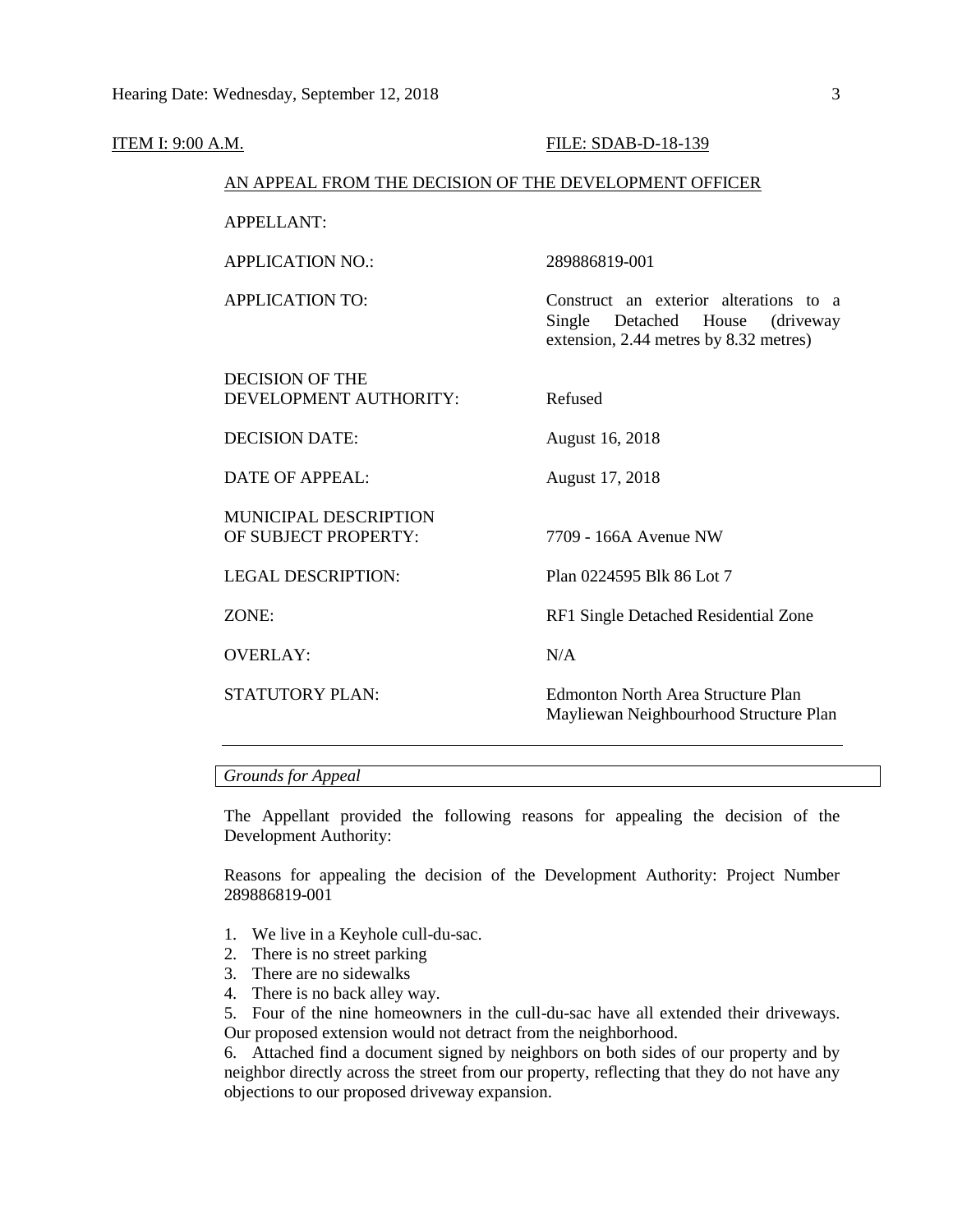7. We applied for permit mainly to enable loading and unloading wheelchair family members. With the current width of our driveway and no sidewalk down to the curb alongside the driveway, it is extremely difficult to get wheelchair access without damage to existing parked vehicle or to the individual requiring the wheelchair.

8. We found the following information on the City's website under "Residential Landscaping Requirements" - "Examples of Hard Surfacing that meets Requirements". The first diagram under "No Laneways" reflects a house with an attached garage and a sidewalk from the front door alongside the driveway to the "Public Sidewalk". Our sidewalk is 64" wide and only goes from the front door to the end of the attached garage. According to this diagram, we should be able to at least extend the sidewalk from the end of the garage to the end of our property at curbside.

9. Jeremy Folkman, the Development Authority reviewing our application stated that the permit was being refused due to bylaw changes which came into effect in May 2018. According to Jeremy, the City does not want homeowners parking on the front of their homes. With no street parking and no back lane, where exactly does the City want us to park? Jeremy also stated that concrete is not very esthetic and suggested we do the extension with "paving blocks" or possibly "gravel" as this would not require a permit. Really - how can gravel and paving blocks be more esthetically pleasing than a well poured driveway extension? Our request for the driveway extension was for more ease with wheelchair and walker bound individuals than for parking. Pushing a wheelchair or walker through a bed of gravel is most definitely not an easy task and rather dangerous when initially pushing a chair or walker off a concrete driveway to drop down onto a gravel pit.

10. We plan to stay in this residence for as long as we are able to - hopefully at least another 20 years. Catherine's health status, unfortunately also points to decreased mobility in the future as she is on medication that is destroying her bones and is causing mobility issues even now. A future in a chair for her is a real possiblity and she does not want to lose her independence due to lack of wheel chair access to her home.

## *General Matters*

#### **Appeal Information:**

The *Municipal Government Act*, RSA 2000, c M-26 states the following:

#### **Grounds for Appeal**

**685(1)** If a development authority

- (a) fails or refuses to issue a development permit to a person,
- (b) issues a development permit subject to conditions, or
- (c) issues an order under section 645,

the person applying for the permit or affected by the order under section 645 may appeal to the subdivision and development appeal board.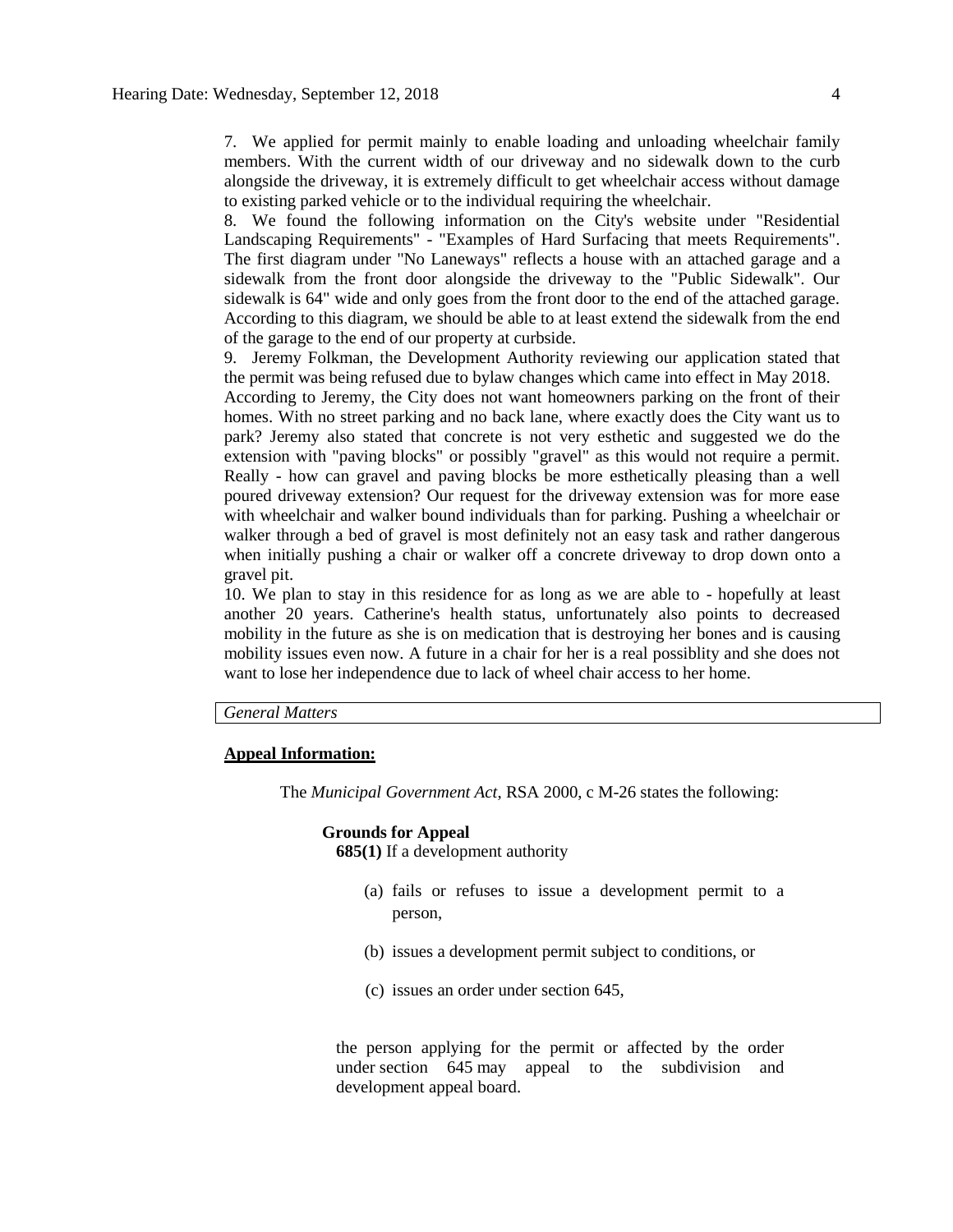### **Appeals**

**686(1)** A development appeal to a subdivision and development appeal board is commenced by filing a notice of the appeal, containing reasons, with the board,

- (a) in the case of an appeal made by a person referred to in section  $685(1)$ 
	- (i) with respect to an application for a development permit,
		- (A) within 21 days after the date on which the written decision is given under section 642,

#### **Hearing and Decision**

**687(3)** In determining an appeal, the subdivision and development appeal board

…

- (a.1) must comply with the land use policies;
- (a.2) subject to section 638, must comply with any applicable statutory plans;
- (a.3) subject to clause (a.4) and (d), must comply with any land use bylaw in effect;

…

- (c) may confirm, revoke or vary the order, decision or development permit or any condition attached to any of them or make or substitute an order, decision or permit of its own;
- (d) may make an order or decision or issue or confirm the issue of a development permit even though the proposed development does not comply with the land use bylaw if, in its opinion,
	- (i) the proposed development would not
		- (A) unduly interfere with the amenities of the neighbourhood, or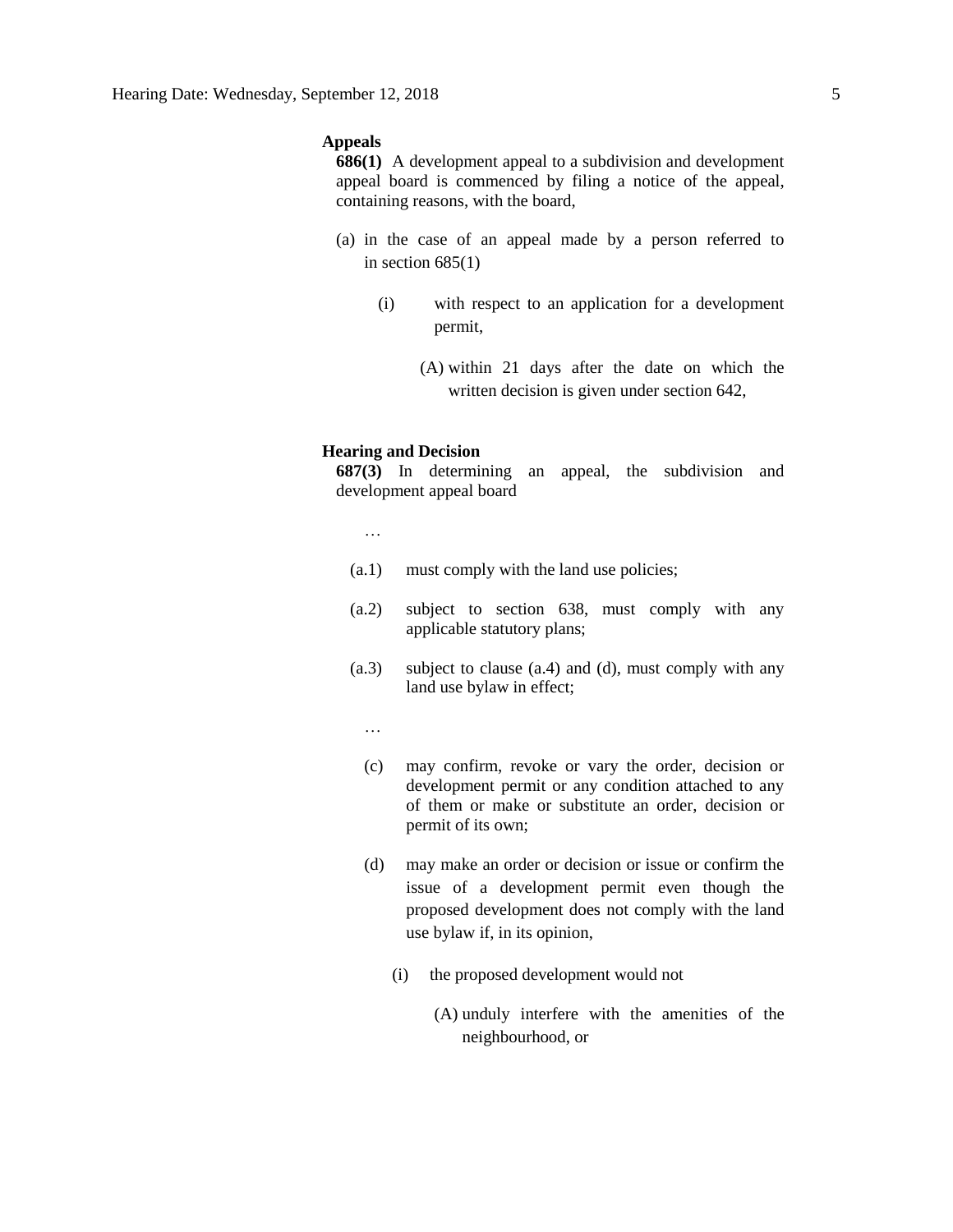- (B) materially interfere with or affect the use, enjoyment or value of neighbouring parcels of land,
- and
- (ii) the proposed development conforms with the use prescribed for that land or building in the land use bylaw.

#### **General Provisions from the** *Edmonton Zoning Bylaw:*

### Section 110.2(5) states a **Single Detached House** is a **Permitted Use** in the **(RF1) Single Detached Residential Zone.**

Under Section 7.2(8), **Single Detached House** means development consisting of a building containing only one Dwelling, which is separate from any other Dwelling or building. Where a Secondary Suite is a Permitted or Discretionary Use in a Zone, a building which contains Single Detached Housing may also contain a Secondary Suite. This Use includes Mobile Homes which conform to Section 78 of this Bylaw.

Section 110.1 states that the **General Purpose** of the **(RF1) Single Detached Residential Zone** is to provide for Single Detached Housing while allowing other forms of small scale housing in the form of Secondary Suites, and Garden Suites, as well as Semi-detached Housing and Duplex Housing under certain conditions.

Under section 6.1, **Accessory** means "when used to describe a Use or building, a Use or building naturally or normally incidental, subordinate, and devoted to the principal Use or building, and located on the same lot or Site."

Under section 6.1, **Driveway** means "an area that provides access for vehicles from a public or private roadway to a Garage or Parking Area and does not include a Walkway."

Under section 6.1, **Front Yard** means:

the portion of a Site abutting the Front Lot Line extending across the full width of the Site, situated between the Front Lot Line and the nearest wall of the principal building, not including projections.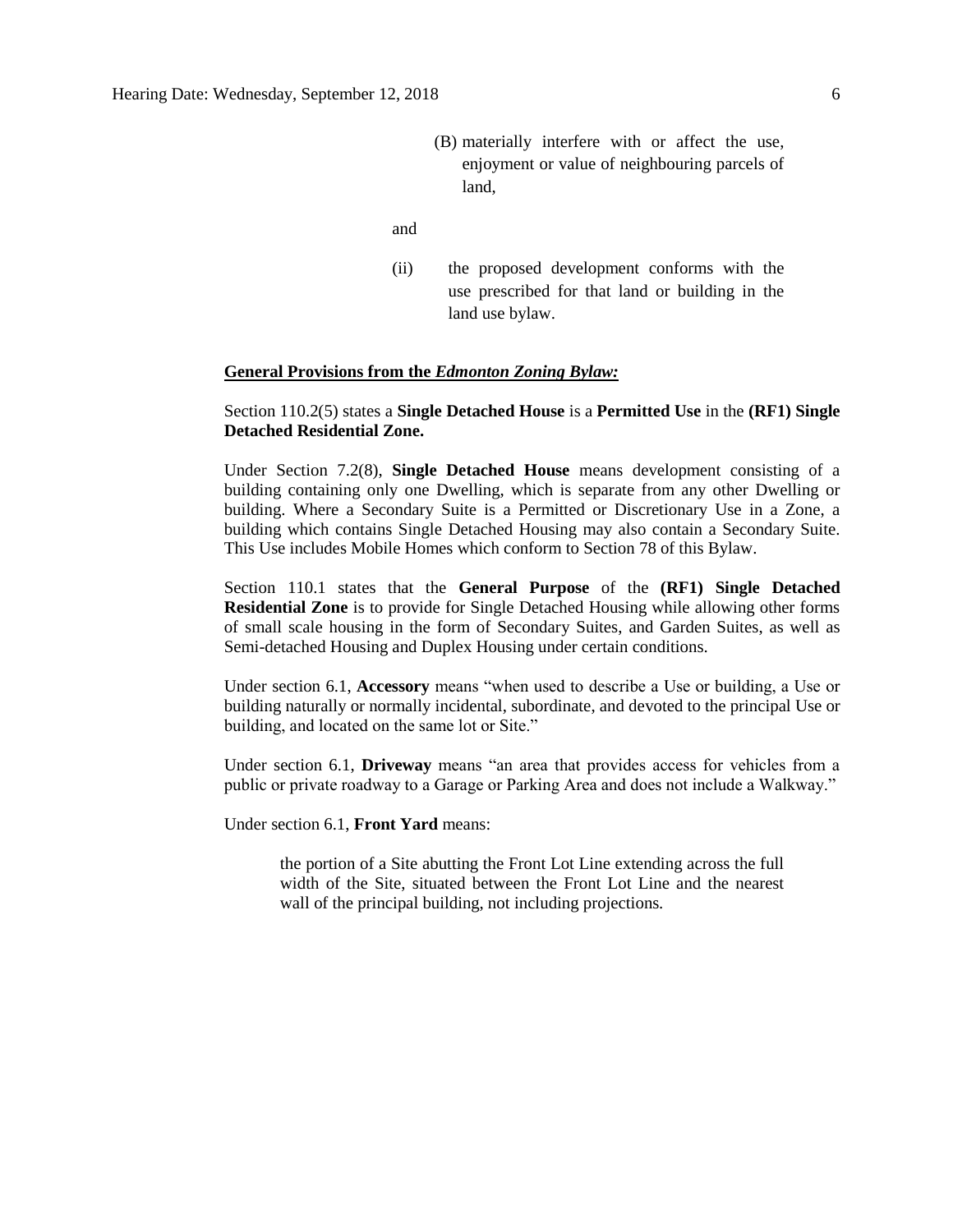

Under section 6.1, **Garage** means "an Accessory building, or part of a principal building designed and used primarily for the storage of motor vehicles and includes a carport."

Under section 6.1, **Parking Area** means "an area that is used for the parking of vehicles. A Parking Area is comprised of one or more parking spaces, and includes a parking pad, but does not include a Driveway."

Under section 6.1, **Walkway** means "a path for pedestrian circulation that cannot be used for vehicular parking."

*Off-street Parking and Loading Regulations*

Section 54.1(4) states:

The Front Yard of any ground level Dwelling in any Residential Zone, or in the case of a corner Site, either the Front Yard or the flanking Side Yard in any Residential Zone, may include a maximum of one Driveway. The Driveway shall:

## **a. lead directly from the roadway to the Garage or Parking Area;**

- b. for a Garage or Parking Area with one parking space, have a maximum width of  $4.3$  m, or the width of the Garage or Parking Area, whichever is the lesser;
- **c. For a Garage or Parking Area with two or more parking spaces, have a maximum width that shall be calculated as the product of [3.7 m](javascript:void(0);) multiplied by the total number of adjacent side-by-side parking spaces contained within the Garage or Parking Area, or the width of the Garage or Parking Area, whichever is the lesser; and**

d. …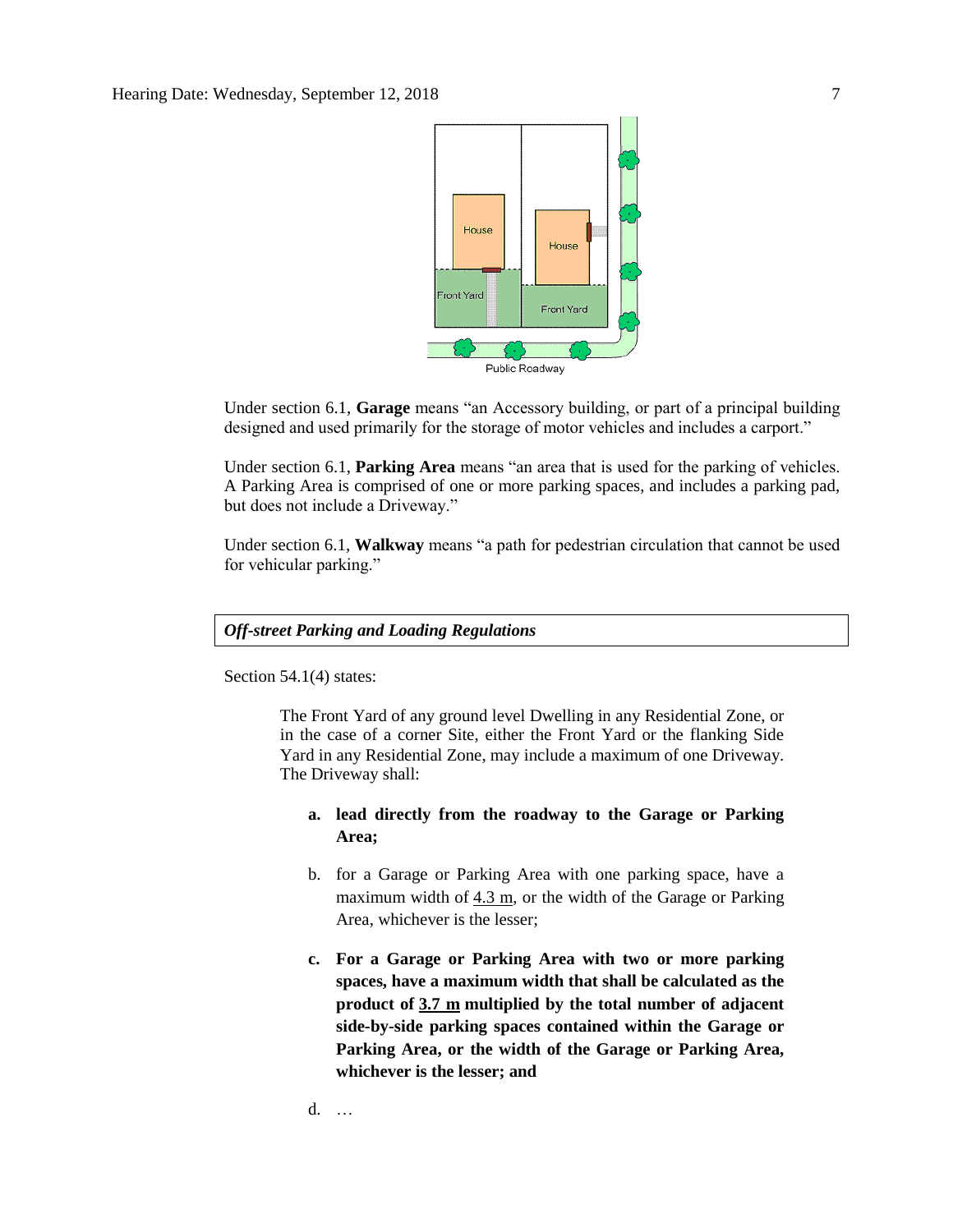### **Development Officer's Determination**

Driveway extension does not lead to a Garage or Parking Area. (Reference Section 54.1(4)(a))

The width of the Driveway and Driveway extension is 2.44 m greater than the width of the Garage. (Reference Section 54.1(4)(c))

### Notice to Applicant/Appellant

Provincial legislation requires that the Subdivision and Development Appeal Board issue its official decision in writing within fifteen days of the conclusion of the hearing.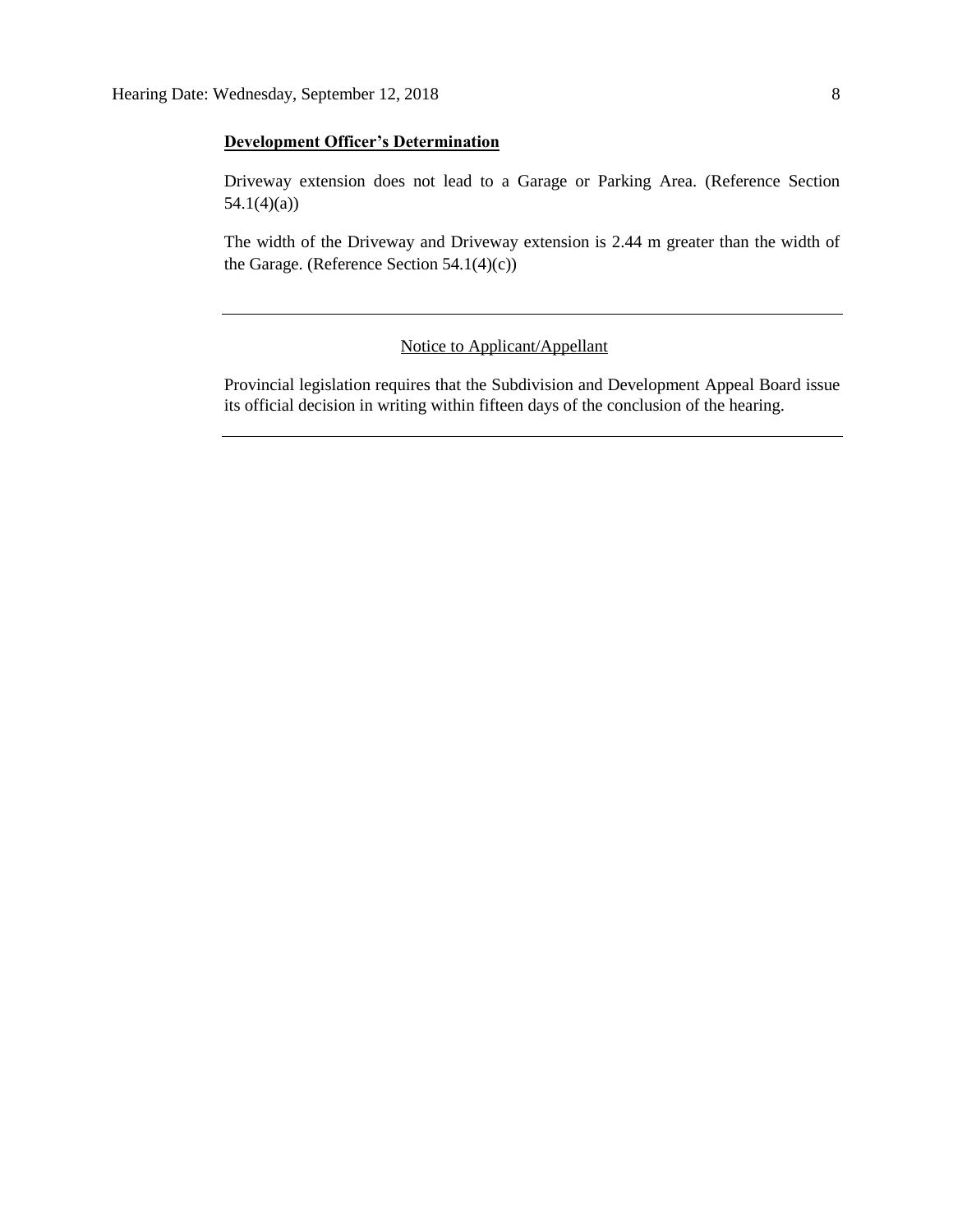|                                                                                                                                                                               |                                                                              |                                               | Project Number: 289886819-001<br><b>Application Date:</b><br>AUG 13, 2018<br>Printed:<br>August 16, 2018 at 1:40 PM                                                                                                                                                                                                                                                                                                                                                                                                                                                                                                |  |  |  |  |  |
|-------------------------------------------------------------------------------------------------------------------------------------------------------------------------------|------------------------------------------------------------------------------|-----------------------------------------------|--------------------------------------------------------------------------------------------------------------------------------------------------------------------------------------------------------------------------------------------------------------------------------------------------------------------------------------------------------------------------------------------------------------------------------------------------------------------------------------------------------------------------------------------------------------------------------------------------------------------|--|--|--|--|--|
|                                                                                                                                                                               |                                                                              |                                               | Page:<br>1 of 1                                                                                                                                                                                                                                                                                                                                                                                                                                                                                                                                                                                                    |  |  |  |  |  |
|                                                                                                                                                                               |                                                                              |                                               |                                                                                                                                                                                                                                                                                                                                                                                                                                                                                                                                                                                                                    |  |  |  |  |  |
|                                                                                                                                                                               |                                                                              |                                               |                                                                                                                                                                                                                                                                                                                                                                                                                                                                                                                                                                                                                    |  |  |  |  |  |
|                                                                                                                                                                               |                                                                              | Property Address(es) and Legal Description(s) |                                                                                                                                                                                                                                                                                                                                                                                                                                                                                                                                                                                                                    |  |  |  |  |  |
|                                                                                                                                                                               |                                                                              |                                               |                                                                                                                                                                                                                                                                                                                                                                                                                                                                                                                                                                                                                    |  |  |  |  |  |
|                                                                                                                                                                               |                                                                              |                                               |                                                                                                                                                                                                                                                                                                                                                                                                                                                                                                                                                                                                                    |  |  |  |  |  |
|                                                                                                                                                                               |                                                                              |                                               |                                                                                                                                                                                                                                                                                                                                                                                                                                                                                                                                                                                                                    |  |  |  |  |  |
|                                                                                                                                                                               |                                                                              |                                               |                                                                                                                                                                                                                                                                                                                                                                                                                                                                                                                                                                                                                    |  |  |  |  |  |
|                                                                                                                                                                               |                                                                              |                                               |                                                                                                                                                                                                                                                                                                                                                                                                                                                                                                                                                                                                                    |  |  |  |  |  |
|                                                                                                                                                                               |                                                                              |                                               |                                                                                                                                                                                                                                                                                                                                                                                                                                                                                                                                                                                                                    |  |  |  |  |  |
|                                                                                                                                                                               |                                                                              |                                               |                                                                                                                                                                                                                                                                                                                                                                                                                                                                                                                                                                                                                    |  |  |  |  |  |
|                                                                                                                                                                               |                                                                              |                                               |                                                                                                                                                                                                                                                                                                                                                                                                                                                                                                                                                                                                                    |  |  |  |  |  |
|                                                                                                                                                                               |                                                                              |                                               |                                                                                                                                                                                                                                                                                                                                                                                                                                                                                                                                                                                                                    |  |  |  |  |  |
| Minor Dev. Application Fee: Exterior Alterations (Res.)                                                                                                                       |                                                                              | New Sewer Service Required: Y                 |                                                                                                                                                                                                                                                                                                                                                                                                                                                                                                                                                                                                                    |  |  |  |  |  |
|                                                                                                                                                                               |                                                                              | Stat. Plan Overlay/Annex Area:                |                                                                                                                                                                                                                                                                                                                                                                                                                                                                                                                                                                                                                    |  |  |  |  |  |
|                                                                                                                                                                               |                                                                              |                                               |                                                                                                                                                                                                                                                                                                                                                                                                                                                                                                                                                                                                                    |  |  |  |  |  |
|                                                                                                                                                                               |                                                                              |                                               |                                                                                                                                                                                                                                                                                                                                                                                                                                                                                                                                                                                                                    |  |  |  |  |  |
| <b>Development Application Decision</b>                                                                                                                                       |                                                                              |                                               |                                                                                                                                                                                                                                                                                                                                                                                                                                                                                                                                                                                                                    |  |  |  |  |  |
| Refused                                                                                                                                                                       |                                                                              |                                               |                                                                                                                                                                                                                                                                                                                                                                                                                                                                                                                                                                                                                    |  |  |  |  |  |
|                                                                                                                                                                               |                                                                              |                                               |                                                                                                                                                                                                                                                                                                                                                                                                                                                                                                                                                                                                                    |  |  |  |  |  |
|                                                                                                                                                                               |                                                                              |                                               |                                                                                                                                                                                                                                                                                                                                                                                                                                                                                                                                                                                                                    |  |  |  |  |  |
|                                                                                                                                                                               |                                                                              |                                               |                                                                                                                                                                                                                                                                                                                                                                                                                                                                                                                                                                                                                    |  |  |  |  |  |
|                                                                                                                                                                               |                                                                              |                                               |                                                                                                                                                                                                                                                                                                                                                                                                                                                                                                                                                                                                                    |  |  |  |  |  |
| The width of the Driveway and Driveway extension is 2.44 m greater than the width of the Garage. (Reference Section 54.1(4)(c))<br><b>Rights of Appeal</b>                    |                                                                              |                                               |                                                                                                                                                                                                                                                                                                                                                                                                                                                                                                                                                                                                                    |  |  |  |  |  |
| The Applicant has the right of appeal within 21 days after the date on which the decision is made, as outlined in Section 683<br>through 689 of the Municipal Government Act. |                                                                              |                                               |                                                                                                                                                                                                                                                                                                                                                                                                                                                                                                                                                                                                                    |  |  |  |  |  |
|                                                                                                                                                                               |                                                                              |                                               |                                                                                                                                                                                                                                                                                                                                                                                                                                                                                                                                                                                                                    |  |  |  |  |  |
| <b>Fee Amount</b>                                                                                                                                                             |                                                                              | Receipt#                                      | <b>Date Paid</b>                                                                                                                                                                                                                                                                                                                                                                                                                                                                                                                                                                                                   |  |  |  |  |  |
|                                                                                                                                                                               |                                                                              |                                               | Aug 13, 2018                                                                                                                                                                                                                                                                                                                                                                                                                                                                                                                                                                                                       |  |  |  |  |  |
| \$170.00                                                                                                                                                                      |                                                                              |                                               |                                                                                                                                                                                                                                                                                                                                                                                                                                                                                                                                                                                                                    |  |  |  |  |  |
|                                                                                                                                                                               |                                                                              |                                               |                                                                                                                                                                                                                                                                                                                                                                                                                                                                                                                                                                                                                    |  |  |  |  |  |
|                                                                                                                                                                               |                                                                              |                                               |                                                                                                                                                                                                                                                                                                                                                                                                                                                                                                                                                                                                                    |  |  |  |  |  |
|                                                                                                                                                                               |                                                                              |                                               |                                                                                                                                                                                                                                                                                                                                                                                                                                                                                                                                                                                                                    |  |  |  |  |  |
|                                                                                                                                                                               |                                                                              |                                               |                                                                                                                                                                                                                                                                                                                                                                                                                                                                                                                                                                                                                    |  |  |  |  |  |
|                                                                                                                                                                               |                                                                              |                                               |                                                                                                                                                                                                                                                                                                                                                                                                                                                                                                                                                                                                                    |  |  |  |  |  |
|                                                                                                                                                                               |                                                                              |                                               |                                                                                                                                                                                                                                                                                                                                                                                                                                                                                                                                                                                                                    |  |  |  |  |  |
|                                                                                                                                                                               |                                                                              |                                               |                                                                                                                                                                                                                                                                                                                                                                                                                                                                                                                                                                                                                    |  |  |  |  |  |
|                                                                                                                                                                               |                                                                              |                                               |                                                                                                                                                                                                                                                                                                                                                                                                                                                                                                                                                                                                                    |  |  |  |  |  |
|                                                                                                                                                                               | THIS IS NOT A PERMIT                                                         |                                               |                                                                                                                                                                                                                                                                                                                                                                                                                                                                                                                                                                                                                    |  |  |  |  |  |
|                                                                                                                                                                               | I/We certify that the above noted details are correct.<br>\$170.00<br>\$0.00 |                                               | <b>Application for</b><br><b>Minor Development Permit</b><br>This document is a Development Permit Decision for the development application described below.<br>7709 - 166A AVENUE NW<br>Plan 0224595 Blk 86 Lot 7<br>To construct an exterior alterations to a Single Detached House (driveway extension, 2.44 m x 8.32 m).<br>Class of Permit: Class B<br>Lot Grading Needed?: N<br>Issue Date: Aug 16, 2018 Development Authority: FOLKMAN, JEREMY<br>Driveway extension does not lead to a Garage or Parking Area. (Reference Section $54.1(4)(a)$ )<br><b>Amount Paid</b><br>05255279<br>\$170.00<br>\$170.00 |  |  |  |  |  |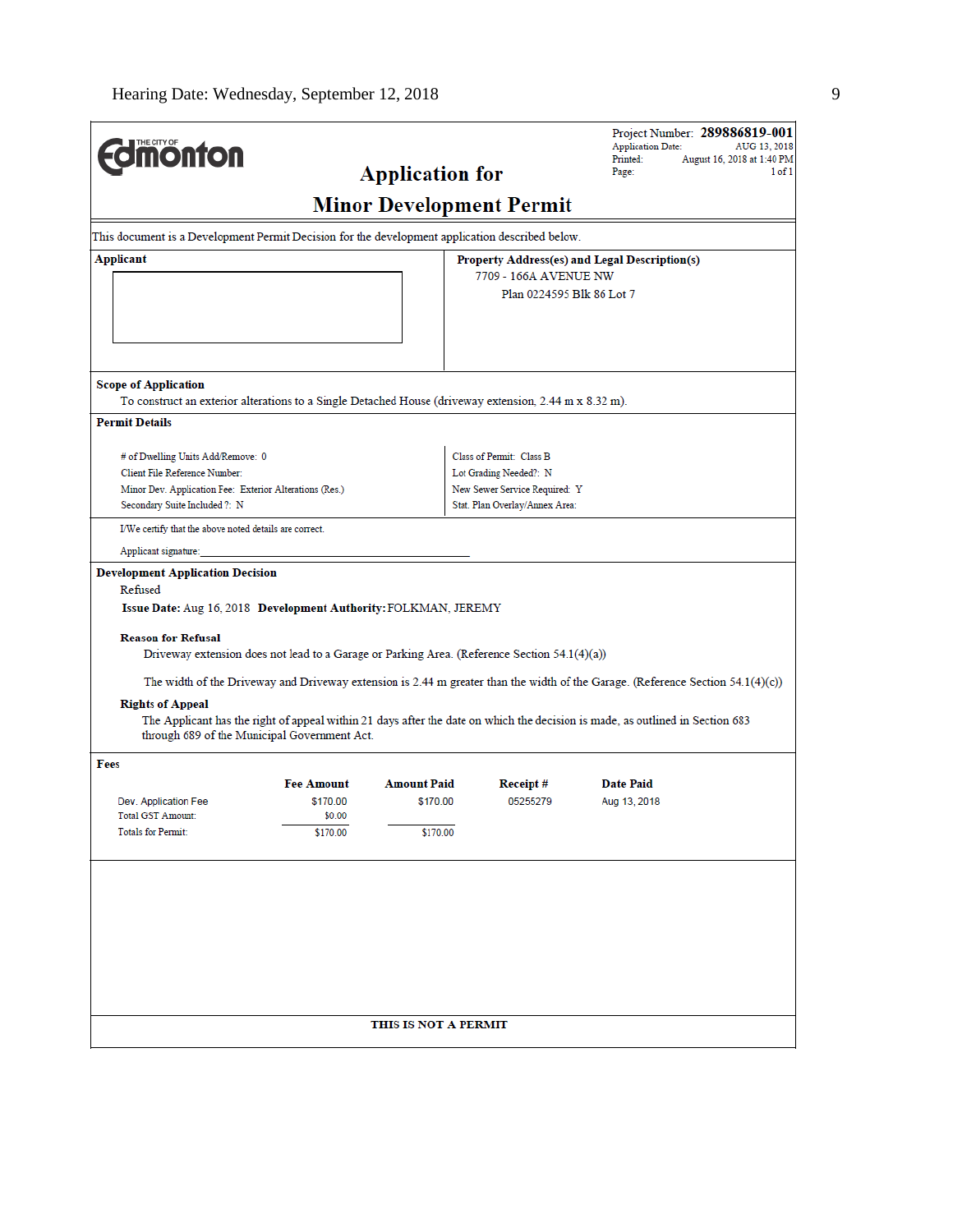

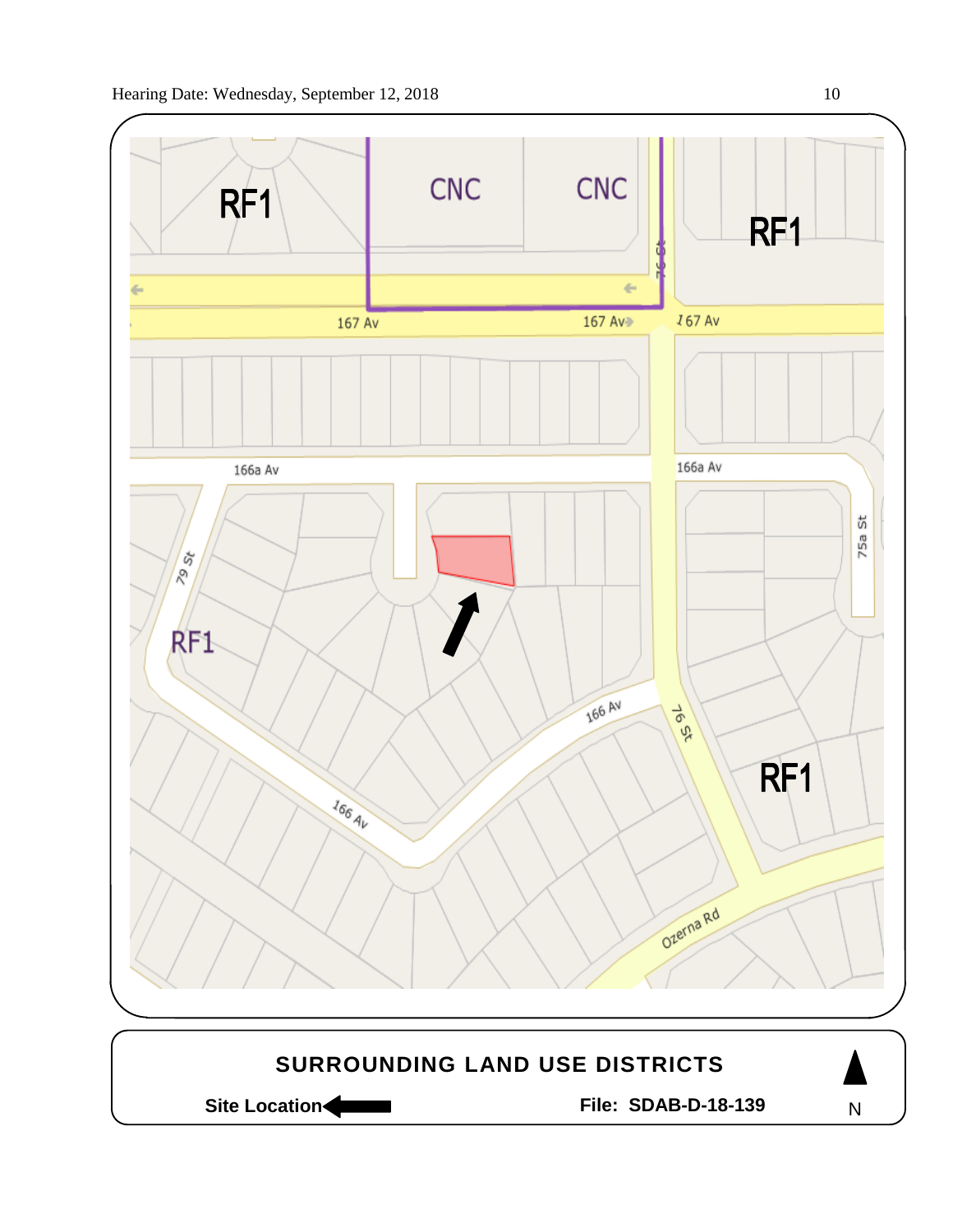| <b>ITEM II: 10:30 A.M.</b> |                                                        | FILE: SDAB-D-18-140                                                 |
|----------------------------|--------------------------------------------------------|---------------------------------------------------------------------|
|                            | AN APPEAL FROM THE DECISION OF THE DEVELOPMENT OFFICER |                                                                     |
|                            | <b>APPELLANT:</b>                                      |                                                                     |
|                            | <b>APPLICATION NO.:</b>                                | 288510987-001                                                       |
|                            | <b>APPLICATION TO:</b>                                 | Install (1) Freestanding On-premises Sign<br>(Wilfred's Restaurant) |
|                            | <b>DECISION OF THE</b><br>DEVELOPMENT AUTHORITY:       | Refused                                                             |
|                            | <b>DECISION DATE:</b>                                  | July 30, 2018                                                       |
|                            | <b>DATE OF APPEAL:</b>                                 | August 16, 2018                                                     |
|                            | <b>MUNICIPAL DESCRIPTION</b><br>OF SUBJECT PROPERTY:   | 11904 - 104 Avenue NW                                               |
|                            | <b>LEGAL DESCRIPTION:</b>                              | Plan 1425753 Blk 21 Lot 2                                           |
|                            | ZONE:                                                  | DC <sub>1</sub><br>Development<br>Direct<br>Control<br>Provision    |
|                            | <b>OVERLAY:</b>                                        | Main Streets Overlay                                                |
|                            | <b>STATUTORY PLAN:</b>                                 | Corridor<br>104<br>Avenue<br>Area<br>Redevelopment Plan             |
|                            |                                                        |                                                                     |

## *Grounds for Appeal*

The Appellant provided the following reasons for appealing the decision of the Development Authority:

> This tenant will need a freestanding sign to help guide customers to their premises

## *General Matters*

### **Appeal Information:**

The *Municipal Government Act*, RSA 2000, c M-26 states the following:

**Grounds for Appeal 685(1)** If a development authority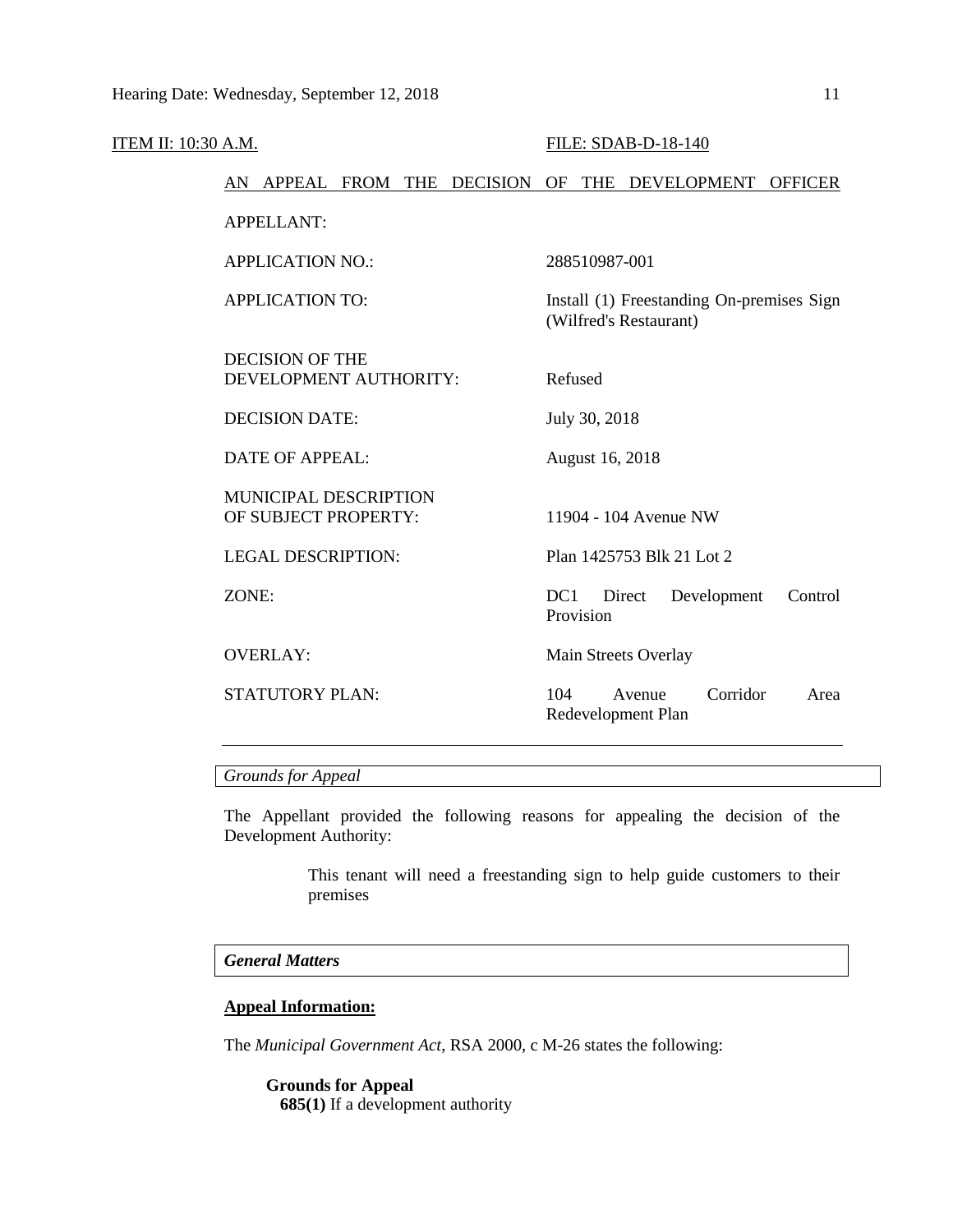- (a) fails or refuses to issue a development permit to a person,
- (b) issues a development permit subject to conditions, or
- (c) issues an order under section 645,

the person applying for the permit or affected by the order under section 645 may appeal to the subdivision and development appeal board.

#### **Appeals**

**686(1)** A development appeal to a subdivision and development appeal board is commenced by filing a notice of the appeal, containing reasons, with the board,

- (a) in the case of an appeal made by a person referred to in section 685(1)
	- (i) with respect to an application for a development permit,
		- (A) within 21 days after the date on which the written decision is given under section 642, […]

**685(4)** Despite subsections (1), (2) and (3), if a decision with respect to a development permit application in respect of a direct control district

- (a) …
- (b) is made by a development authority, the appeal is limited to whether the development authority followed the directions of council, and if the subdivision and development appeal board finds that the development authority did not follow the directions it may, in accordance with the directions, substitute its decision for the development authority's decision.

#### **General Provisions from the** *Edmonton Zoning Bylaw:*

A **Freestanding On-premises Sign** is **not** a **listed** Use in the DC1 (Bylaw 18099 – Area 1) Direct Development Control Provision (the "DC1").

Under section 7.9(4), **Freestanding On-premises Signs** means:

any Sign supported independent of a building, displaying Copy that identifies or advertises a business, activity, service or product located on the premises or Site where the Sign is displayed.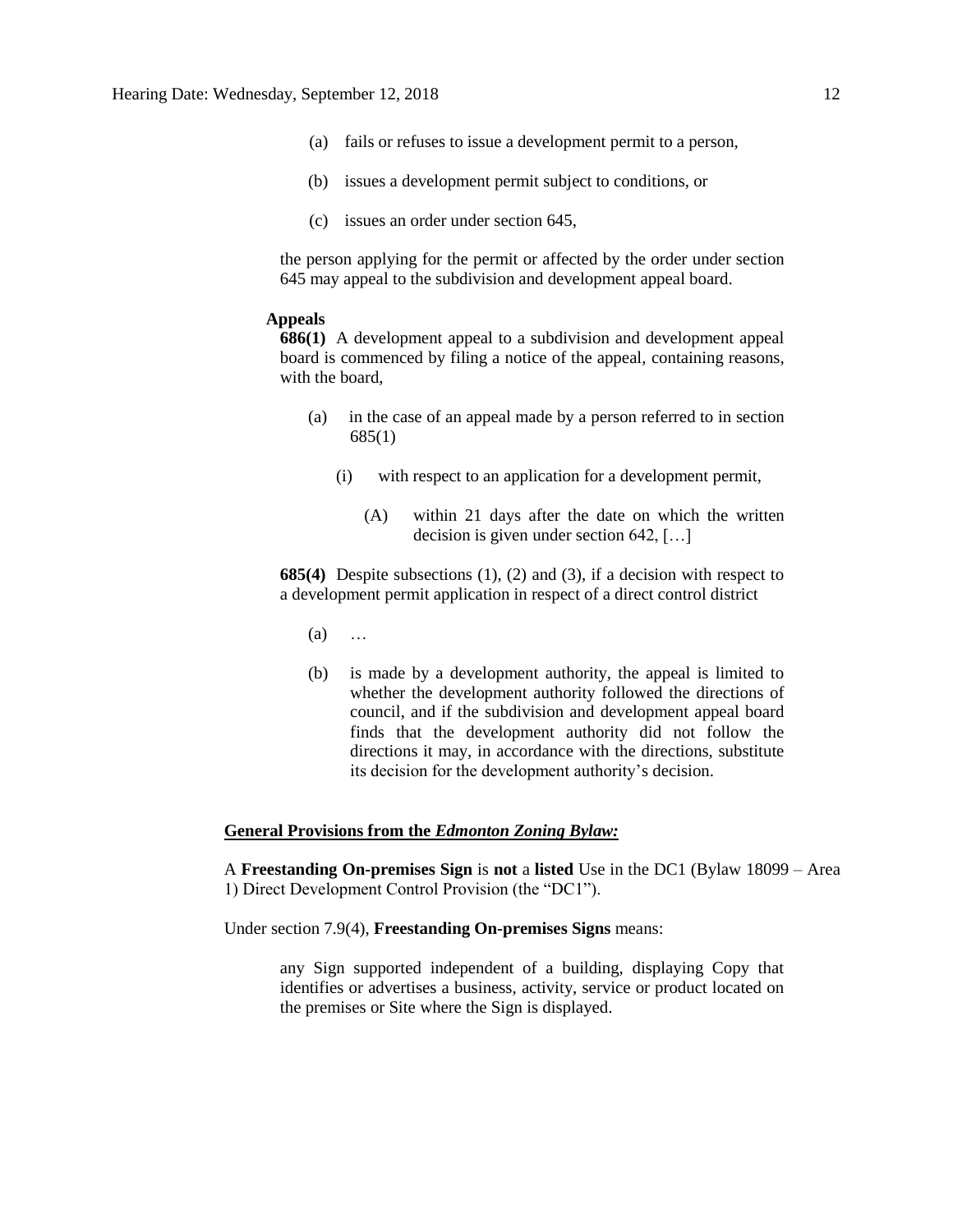Under section 6.2, **Freestanding Signs** means:

any On-premises or Off-premises Sign supported independently of a building. The Sign may take the form of single or multiple icons, product or corporate symbol, may involve a three dimensional or volumetric representation, may have single or multiple faces and may or may not be permanently fixed to the ground;



Section 9 of the DC1 states the following with respect to Signage:

- a. Signs shall comply with the General Provisions of Section 59 and the regulations found in Schedule 59F of the Zoning Bylaw.
- b. A Comprehensive Sign Design Plan in accordance with the Provisions of Section 59.3 shall be required to the satisfaction of the Development Officer.
- c. Notwithstanding Section 9(a) of this Provision, Major Digital Signs, Minor Digital On-premises Signs, Minor Digital Off-premises Signs, and Minor Digital On-premises Off-premises Signs, shall comply with the regulations found in Schedule 59F.2 and 59F.3.
- d. Any application for a Major or Minor Digital Sign Use may require the submission of a Traffic Safety Study prepared by a qualified engineer and shall be to the satisfaction of Development Officer in consultation with Transportation Services prior to the issuance of a Development Permit.
- e. Major Digital Signs and Minor Digital Signs shall be permitted only if affixed to a building.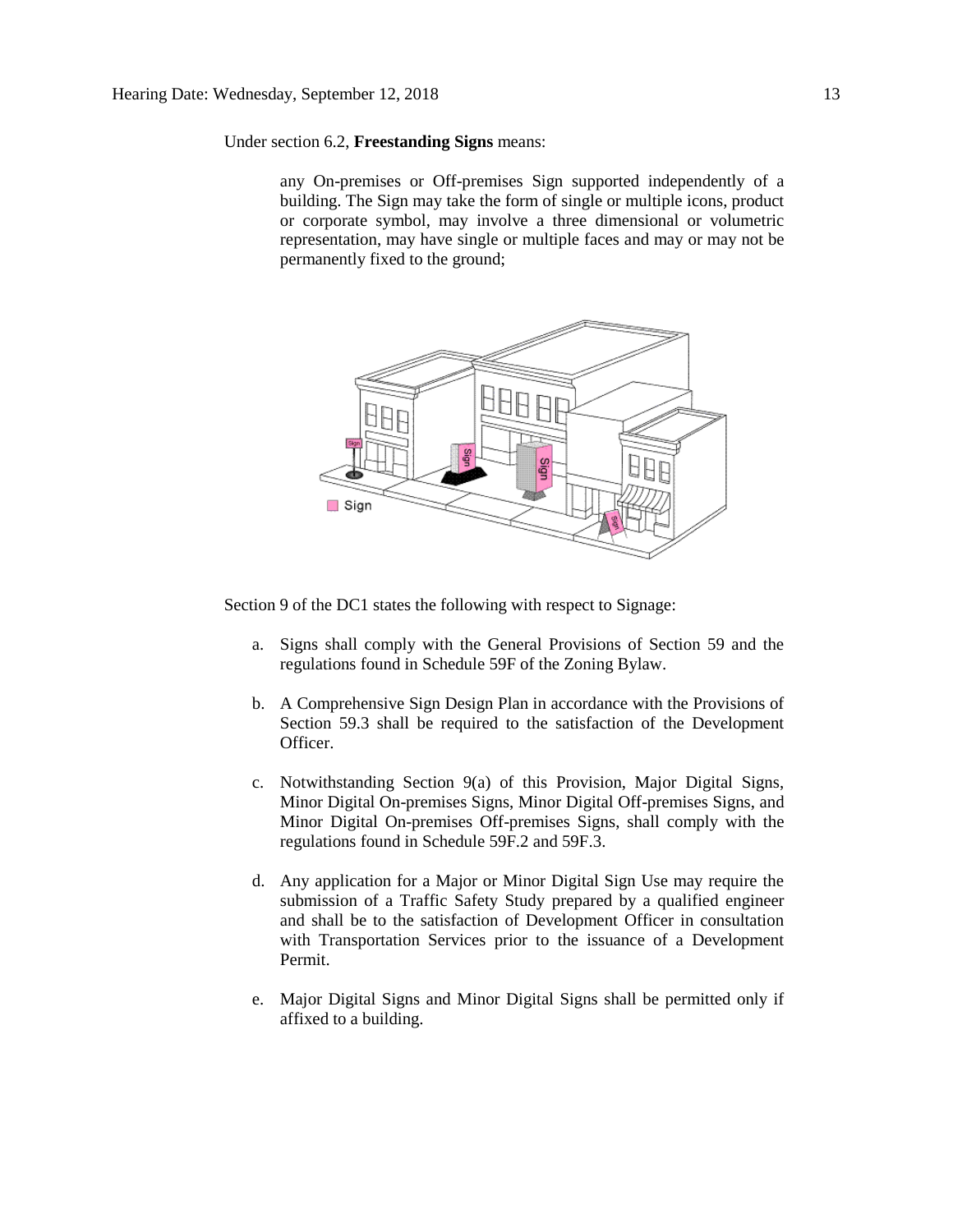Section 1 of the **DC1** states that the **General Purpose** of this Provision is:

to facilitate the development of a pedestrian friendly and transitsupportive area that is characterized by its strong mix of retail, office, entertainment, and residential uses and its accessibility, open spaces, and sensitive interface between developments.

*Use*

## **Development Officer's Determination**

**The proposed development, a Freestanding On-premises Sign, is not a listed use within the DC1, Area 1, 104 Avenue Corridor Area (Bylaw 18099 - July 10, 2017).** [unedited]

Notice to Applicant/Appellant

Provincial legislation requires that the Subdivision and Development Appeal Board issue its official decision in writing within fifteen days of the conclusion of the hearing.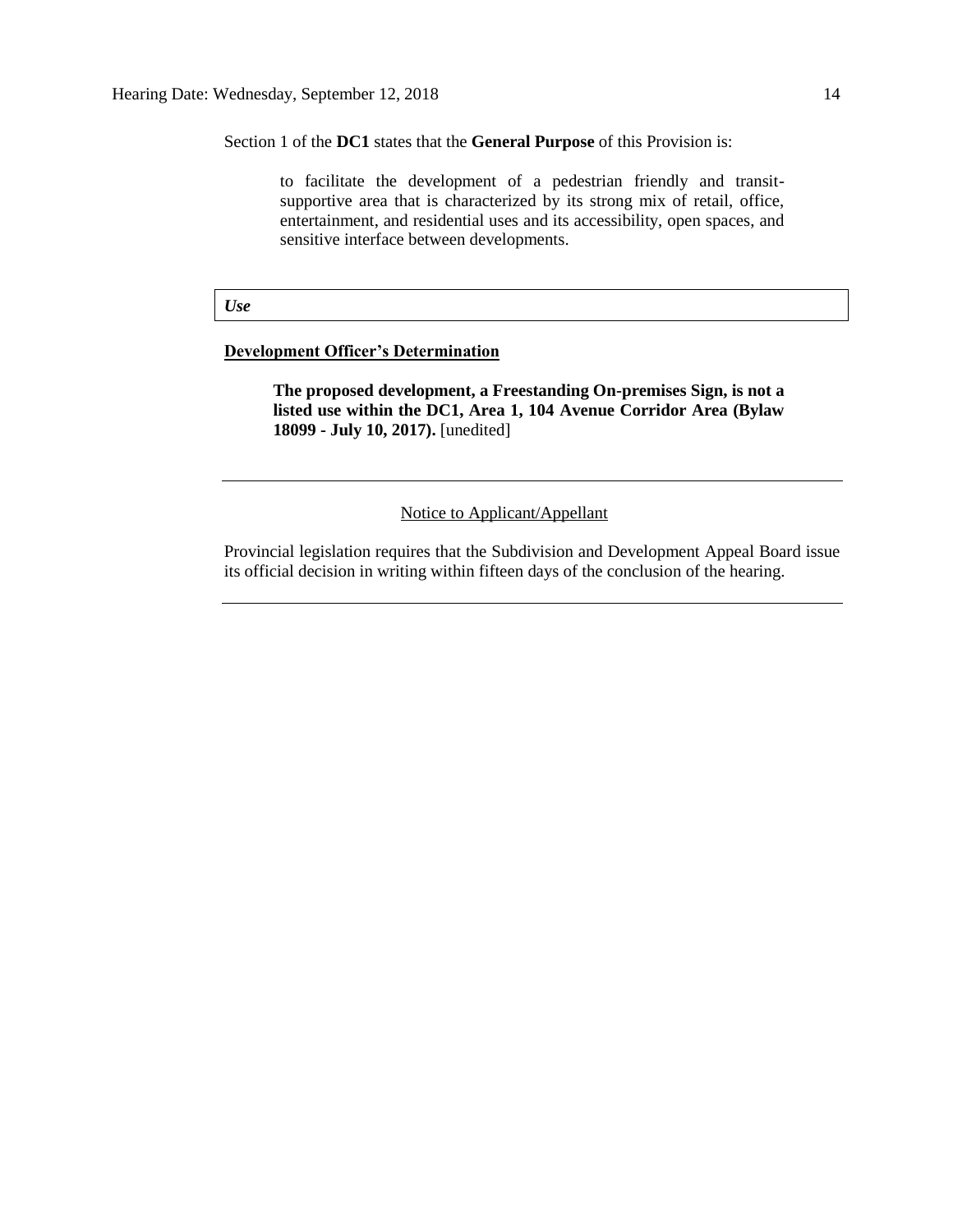<sub>r</sub>

| <b>Imonton</b><br><b>Application for</b><br><b>Sign Combo Permit</b><br>This document is a Development Permit Decision for the development application described below.<br>Applicant<br>Location(s) of Work<br>Suite:<br>Entryway: 10429 - 121 STREET NW<br>Building:<br><b>Scope of Application</b><br>To install (1) Freestanding On-premises Sign (Wilfred's Restaurant).<br><b>Permit Details</b><br>Class of Permit:<br>ASA Sticker No./Name of Engineer:<br>Construction Value: 0<br>Expiry Date:<br>Freestanding Off-premises Sign: 0<br>Fascia Off-premises Sign: 0 | August 17, 2018 at 9:31 AM<br>Page:<br>1 of 1<br>Property Address(es) and Legal Description(s)<br>11904 - 104 AVENUE NW<br>Plan 1425753 Blk 21 Lot 2<br>10429 - 121 STREET NW |  |  |  |  |  |
|-----------------------------------------------------------------------------------------------------------------------------------------------------------------------------------------------------------------------------------------------------------------------------------------------------------------------------------------------------------------------------------------------------------------------------------------------------------------------------------------------------------------------------------------------------------------------------|-------------------------------------------------------------------------------------------------------------------------------------------------------------------------------|--|--|--|--|--|
|                                                                                                                                                                                                                                                                                                                                                                                                                                                                                                                                                                             |                                                                                                                                                                               |  |  |  |  |  |
|                                                                                                                                                                                                                                                                                                                                                                                                                                                                                                                                                                             |                                                                                                                                                                               |  |  |  |  |  |
|                                                                                                                                                                                                                                                                                                                                                                                                                                                                                                                                                                             |                                                                                                                                                                               |  |  |  |  |  |
|                                                                                                                                                                                                                                                                                                                                                                                                                                                                                                                                                                             |                                                                                                                                                                               |  |  |  |  |  |
|                                                                                                                                                                                                                                                                                                                                                                                                                                                                                                                                                                             |                                                                                                                                                                               |  |  |  |  |  |
|                                                                                                                                                                                                                                                                                                                                                                                                                                                                                                                                                                             |                                                                                                                                                                               |  |  |  |  |  |
|                                                                                                                                                                                                                                                                                                                                                                                                                                                                                                                                                                             |                                                                                                                                                                               |  |  |  |  |  |
|                                                                                                                                                                                                                                                                                                                                                                                                                                                                                                                                                                             |                                                                                                                                                                               |  |  |  |  |  |
|                                                                                                                                                                                                                                                                                                                                                                                                                                                                                                                                                                             |                                                                                                                                                                               |  |  |  |  |  |
|                                                                                                                                                                                                                                                                                                                                                                                                                                                                                                                                                                             | 10425 - 121 STREET NW                                                                                                                                                         |  |  |  |  |  |
|                                                                                                                                                                                                                                                                                                                                                                                                                                                                                                                                                                             |                                                                                                                                                                               |  |  |  |  |  |
|                                                                                                                                                                                                                                                                                                                                                                                                                                                                                                                                                                             |                                                                                                                                                                               |  |  |  |  |  |
|                                                                                                                                                                                                                                                                                                                                                                                                                                                                                                                                                                             |                                                                                                                                                                               |  |  |  |  |  |
|                                                                                                                                                                                                                                                                                                                                                                                                                                                                                                                                                                             |                                                                                                                                                                               |  |  |  |  |  |
|                                                                                                                                                                                                                                                                                                                                                                                                                                                                                                                                                                             |                                                                                                                                                                               |  |  |  |  |  |
|                                                                                                                                                                                                                                                                                                                                                                                                                                                                                                                                                                             |                                                                                                                                                                               |  |  |  |  |  |
|                                                                                                                                                                                                                                                                                                                                                                                                                                                                                                                                                                             |                                                                                                                                                                               |  |  |  |  |  |
| Fascia On-premises Sign: 0<br>Freestanding On-premises Sign: 1                                                                                                                                                                                                                                                                                                                                                                                                                                                                                                              |                                                                                                                                                                               |  |  |  |  |  |
| Roof Off-premises Sign: 0<br>Projecting Off-premises Sign: 0                                                                                                                                                                                                                                                                                                                                                                                                                                                                                                                |                                                                                                                                                                               |  |  |  |  |  |
| Roof On-premises Sign: 0<br>Projecting On-premises Sign: 0                                                                                                                                                                                                                                                                                                                                                                                                                                                                                                                  |                                                                                                                                                                               |  |  |  |  |  |
| Minor Digital On-premises Sign: 0                                                                                                                                                                                                                                                                                                                                                                                                                                                                                                                                           | Replacement Panel on Existing Sign: 0                                                                                                                                         |  |  |  |  |  |
| Minor Digital Off-premises Sign: 0                                                                                                                                                                                                                                                                                                                                                                                                                                                                                                                                          | Comprehensive Sign Design: 0                                                                                                                                                  |  |  |  |  |  |
| Minor Digital On/Off-premises Sign: 0<br>Major Digital Sign: 0                                                                                                                                                                                                                                                                                                                                                                                                                                                                                                              |                                                                                                                                                                               |  |  |  |  |  |
| I/We certify that the above noted details are correct.                                                                                                                                                                                                                                                                                                                                                                                                                                                                                                                      |                                                                                                                                                                               |  |  |  |  |  |
| Applicant signature:                                                                                                                                                                                                                                                                                                                                                                                                                                                                                                                                                        |                                                                                                                                                                               |  |  |  |  |  |
| <b>Development Application Decision</b>                                                                                                                                                                                                                                                                                                                                                                                                                                                                                                                                     |                                                                                                                                                                               |  |  |  |  |  |
| Refused                                                                                                                                                                                                                                                                                                                                                                                                                                                                                                                                                                     |                                                                                                                                                                               |  |  |  |  |  |
| Issue Date: Jul 30, 2018<br>Development Authority: MERCIER, KELSEY                                                                                                                                                                                                                                                                                                                                                                                                                                                                                                          |                                                                                                                                                                               |  |  |  |  |  |
|                                                                                                                                                                                                                                                                                                                                                                                                                                                                                                                                                                             |                                                                                                                                                                               |  |  |  |  |  |
| <b>Reason for Refusal</b><br>The proposed development, a Freestanding On-premises Sign, is not a listed use within the DC1, Area 1, 104 Avenue Corridor Area                                                                                                                                                                                                                                                                                                                                                                                                                |                                                                                                                                                                               |  |  |  |  |  |
| (Bylaw 18099 - July 10, 2017).                                                                                                                                                                                                                                                                                                                                                                                                                                                                                                                                              |                                                                                                                                                                               |  |  |  |  |  |
| <b>Rights of Appeal</b>                                                                                                                                                                                                                                                                                                                                                                                                                                                                                                                                                     |                                                                                                                                                                               |  |  |  |  |  |
| The Applicant has the right of appeal within 21 days after the date on which the decision is made, as outlined in Section 683                                                                                                                                                                                                                                                                                                                                                                                                                                               |                                                                                                                                                                               |  |  |  |  |  |
| through 689 of the Municipal Government Act.                                                                                                                                                                                                                                                                                                                                                                                                                                                                                                                                |                                                                                                                                                                               |  |  |  |  |  |
|                                                                                                                                                                                                                                                                                                                                                                                                                                                                                                                                                                             |                                                                                                                                                                               |  |  |  |  |  |
| Fees                                                                                                                                                                                                                                                                                                                                                                                                                                                                                                                                                                        |                                                                                                                                                                               |  |  |  |  |  |
| Amount Paid<br>Receipt#<br><b>Fee Amount</b><br>Safety Codes Fee<br>\$6.24                                                                                                                                                                                                                                                                                                                                                                                                                                                                                                  | Date Paid                                                                                                                                                                     |  |  |  |  |  |
| Sign Building Permit Fee<br>\$156.00                                                                                                                                                                                                                                                                                                                                                                                                                                                                                                                                        |                                                                                                                                                                               |  |  |  |  |  |
| Sign Development Application Fee<br>\$0.00                                                                                                                                                                                                                                                                                                                                                                                                                                                                                                                                  |                                                                                                                                                                               |  |  |  |  |  |
| Total GST Amount:<br>\$0.00                                                                                                                                                                                                                                                                                                                                                                                                                                                                                                                                                 |                                                                                                                                                                               |  |  |  |  |  |
| Totals for Permit:<br>\$162.24<br>\$0.00                                                                                                                                                                                                                                                                                                                                                                                                                                                                                                                                    |                                                                                                                                                                               |  |  |  |  |  |
| $(S162.24$ outstanding)                                                                                                                                                                                                                                                                                                                                                                                                                                                                                                                                                     |                                                                                                                                                                               |  |  |  |  |  |
|                                                                                                                                                                                                                                                                                                                                                                                                                                                                                                                                                                             |                                                                                                                                                                               |  |  |  |  |  |
| THIS IS NOT A PERMIT                                                                                                                                                                                                                                                                                                                                                                                                                                                                                                                                                        |                                                                                                                                                                               |  |  |  |  |  |